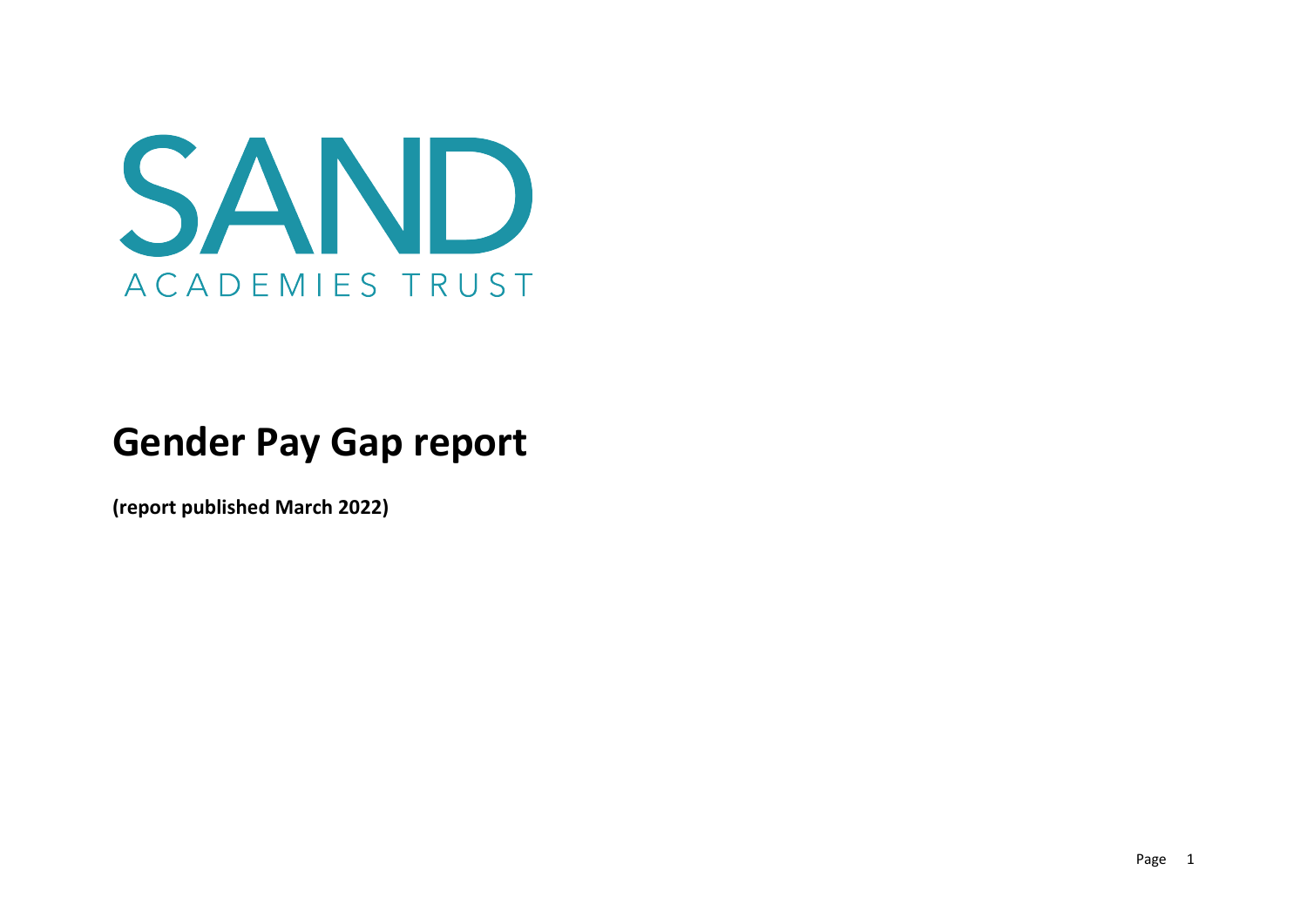### **Introduction**

In 2018 the government introduced legislation that made it statutory for organisations with 250 or more employees to report annually on their gender pay gap.

The gender pay gap data used is based on a snapshot date of 5<sup>th</sup> April 2021.

#### **Difference in mean and median hourly rates of pay**

|                                     | Difference in the mean hourly pay | Difference in the median hourly pay |  |
|-------------------------------------|-----------------------------------|-------------------------------------|--|
| Pay gap % difference male to female | $+3%$                             | $-23.4%$                            |  |

## **Difference in mean and median bonus pay**

|                                     | Difference in the mean bonus pay | Difference in the median bonus pay |  |
|-------------------------------------|----------------------------------|------------------------------------|--|
| Pay gap % difference male to female | N/A                              | N/A                                |  |

#### **Proportion of male and female employees who were paid bonus pay**

|                                                                   | <b>Proportion receiving a bonus</b> |
|-------------------------------------------------------------------|-------------------------------------|
| Male employees (% paid a bonus compared to all male employees)    | $0.0\%$                             |
| Female employees (% paid a bonus compared to all female employees | $0.0\%$                             |

## **Proportion of male and female employees according to quartile pay bands**

|                             | Lower pay quartile | Lower middle pay quartile | Upper middle pay quartile | Upper pay quartile |
|-----------------------------|--------------------|---------------------------|---------------------------|--------------------|
| Male (% males to all        | 11.4%              | 11.5%                     | 20.2%                     | 14.9%              |
| employees in each quartile) |                    |                           |                           |                    |
| Female (% females to all    | 88.6%              | 88.5%                     | 79.8%                     | 85.1%              |
| employees in each quartile  |                    |                           |                           |                    |